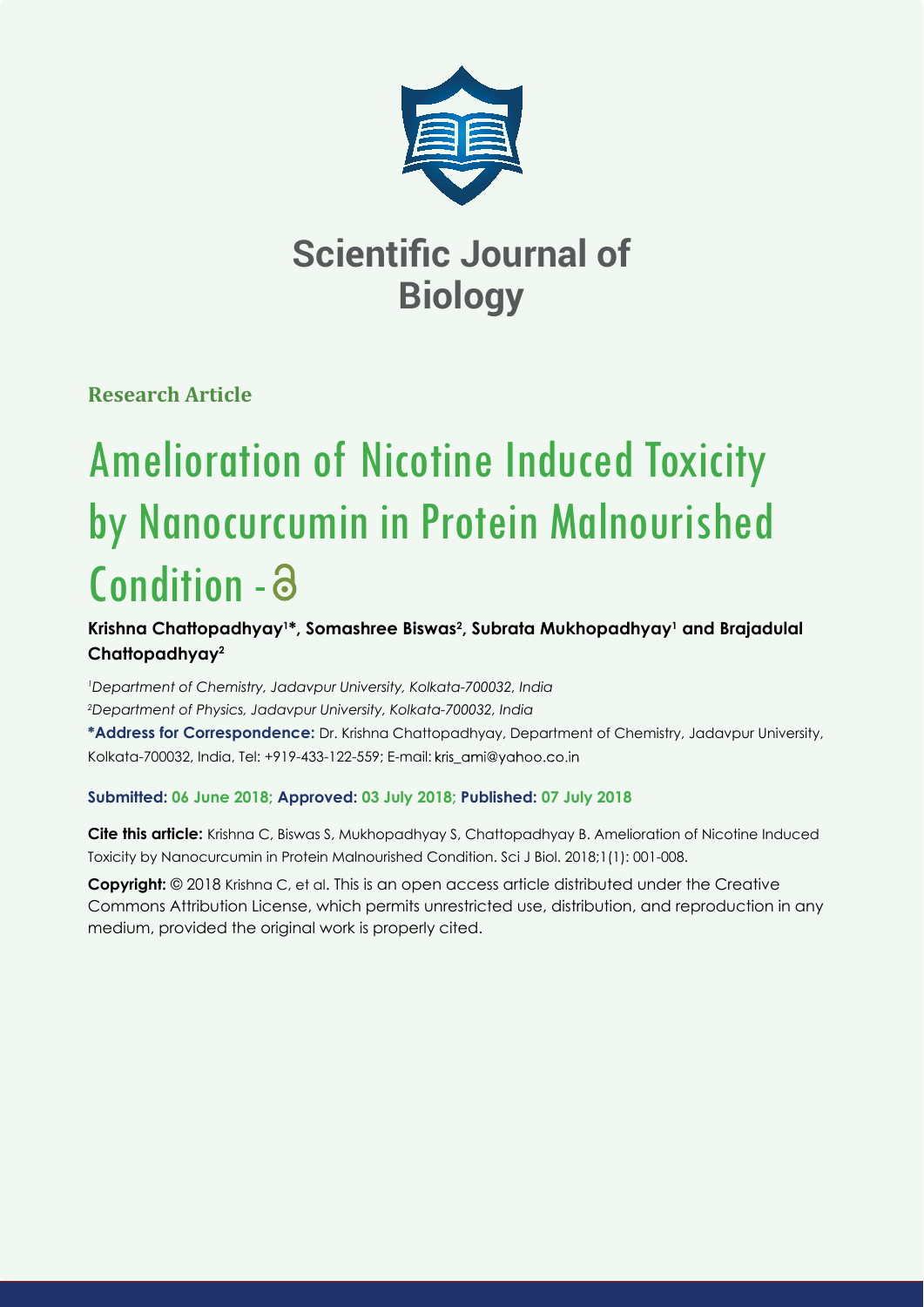### **ABSTRACT**

**Topic:** Nicotine, the core addictive component presents in a substantial quantity in tobacco. Addiction of nicotine in female populations especially who belong to lower socio-economic status causes many adverse effects, like inducing oxidative stress, genotoxicity and disrupting immune response in the body. The investigation was designed to determine first time the improved efficacy of nanocurcumin against aggravated nicotine-induced toxicity on female system.

**Experiments:** Experiments were conducted on female albino rats maintained under protein malnourished condition where animals were subcutaneously injected with effective dose of nicotine (2.5 mg kg-1 body weight day-1) and orally supplemented with effective dose of nanocurcumin (4 mg kg-1 body weight day-1) for 21 days. The animals were then sacrificed and various biochemical and histological experiments were performed on serum and different tissues.

Significant Findings: Disruption of liver and kidney functions, alteration of phosphatase enzymes activities, triglycerides and total cholesterol in serum and aggravated lipid peroxidation in serum and liver tissues were observed in nicotine-induced and protein malnourished condition. Nicotine also decreased the antioxidant enzymes activities and disrupted severely the structural integrity of liver, kidney and ovary tissues in such condition. Supplementation of nanocurcumin restored the normalcy of various biochemical functions and maintained the structural integrity of liver, kidney and ovarian tissues.

**Conclusions:** Nanocurcumin exhibited more effective (*P* < 0.001) amelioration than curcumin against the deleterious nicotineinduced toxicities and therefore, it can be used as a potential therapeutic blocker for protecting the health of malnourished female population against nicotine.

**Keywords:** Antioxidant; Nanocurcumin; Nicotine toxicity; Oxidative stress; Malnourished

## **INTRODUCTION**

Increasing use of different forms of tobacco products is an alarming danger for human health worldwide. Along with the common tobacco forms like cigarettes and pipes consumed worldwide, the Indian populations are also habituated with smoking of Chutta and Beedi, (locally used handmade smoking elements) and chewing of tobacco leaves [1]. Consumption of different forms of tobacco is also increasing among the women and this has now become the biggest problems in India [2]. The route of administration for nicotine is through a variety of ways including smoking, insufflations, chewing, transdermal and vaporization etc. In addition, depending on the route of administration, the exposure time and dosage, the amount of nicotine enters in the body may vary.

Nicotine is well known to have serious systemic side effects in addition to being highly addictive [3]. It is the most acute acting pharmacological agent and major component of tobacco and plays a significant impact in the development of cardiovascular disorder [4], Chronic Obstructive Pulmonary Disease (COPD) and lung cancer [5] and many other non- communicable diseases [6]. It also aggravates Th1/Th2 cytokine imbalance, alters transcription factor, lipid peroxidation in the liver and other tissues and effects on the activities of antioxidant enzymes in rats [7,8]. Nicotine disrupts antioxidant mechanism by enhancing the production of Reactive Oxygen Species (ROS) and thereby decreases antioxidant level that causes peroxidative tissue damage [8-10]. The chemicals present in tobacco smoke alter the endocrine function, perhaps at the level of the ovary which in turn affects the release of female hormones. This endocrine disruption likely contributes to the reported associations of smoking with adverse reproductive outcomes, including menstrual dysfunction, infertility and early menopause [11].

Nutritional factors play an important role in the metabolism and pharmaco-toxicological activities of various drugs and xenobiotic [12]. The major nutritional disorders which are widely prevalent in all developing countries are due to Protein Energy Malnutrition (PEM) which affects all age groups and more so of poorer segments of the population. However, the repercussions are the strongest in children and women [12]. Low dietary protein possesses a constraint on the biosynthetic activity, disposition and toxicity. Report says that the protein content present in the nicotine induced hepatic cell decides either cell-survival pathway or cytotoxic pathway [13]. Though it is already established that nicotine causes various damage in our body in normal dietary condition but the toxic effects of nicotine particularly in protein restricted dietary situation are still cause of concern.

Curcumin is a natural diphenolic compound derived from turmeric Curcuma longa, and possesses many therapeutic properties like antihepatoxic, antioxidant, anti-inflammatory, antidiabetic, antitumour, hepato-protective, and anti-HIV activities [14,15]. It has proven to be a modulator of intracellular signaling pathways that control cellular inflammation, invasion and apoptosis [13]. Curcumin significantly ameliorates the nicotine-induced toxicity and regulates the imbalance between cell survival and death induced by nicotine [13,14]. Nanocurcumin is a nanoparticles form of curcumin in which the particles of curcumin are more soluble and deliverable in the body [16]. These particles have been shown to be more targeted to the tissue of interest that leads to better drug delivery and faster treatment without any wastage or side effects [17,18]. Our previous results revealed that nanocurcumin under normal dietary condition effectively ameliorated the nicotine-induced toxicities at much lower concentration due to its higher aqueous solubility and more bioavailability [19]. Curcumin in itself is an extremely effective and non-toxic compound for which it is preferred for therapy. But nanoparticles that are used to coat or carry curcumin molecules to the body might be toxic. Thus, recent research is now focusing not only on the formation of a better nanocurcumin medication but also on increasing the safety levels of nanoparticles and reducing the side effects of the drug to a minimum against the aggravated nicotineinduced toxicities under protein malnourished condition.

## **MATERIAL AND METHODS**

#### **Chemicals**

Dichloromethane used as a solvent for the preparation of nanoparticles of curcumin was purchased from Merk, India. Nicotine hydrogen tartrate and curcumin were purchased from the Sigma Chemical Company, USA. All other required chemicals were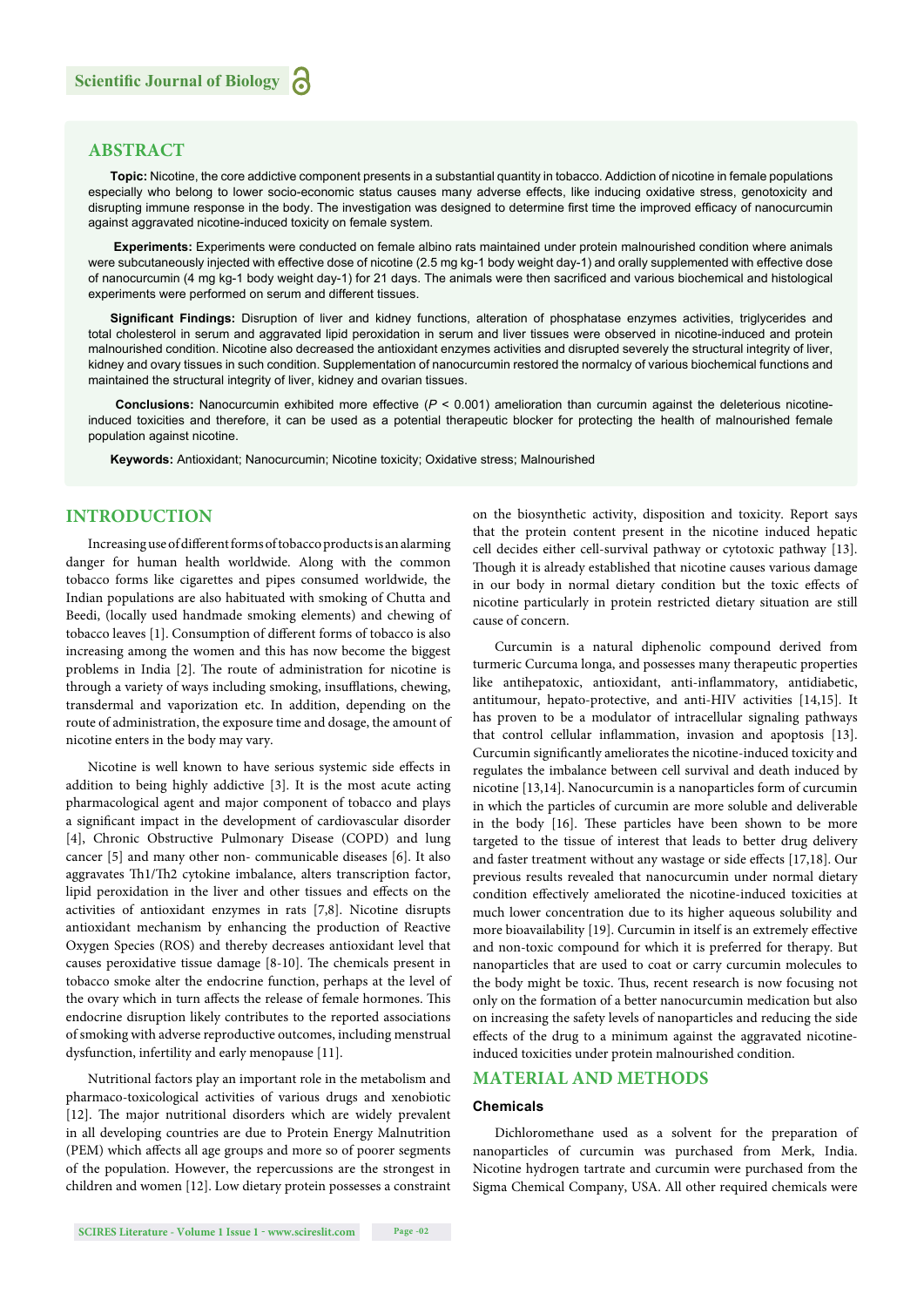purchased from Spectrochem Pvt. Ltd. India. All the chemicals and reagents used were of analytical grade.

#### **Animals and diet**

Adult female albino rats of Wistar strain (weighing approximately 120-150 g) were taken from Animal Housing Facility of Jadavpur University, Kolkata, India. Prior to use, all animals were acclimatized under standard conditions of temperature and humidity with 12 h light/dark cycles. They were maintained in accordance with the guidelines of the rule of Instructional Animal Ethics Committee of Jadavpur University, Kolkata, India (Reference No. AEC/ PHARM/1502/14/2015, Dated: 30th July, 2015). The animals were housed in polypropylene cages in an air-conditioned room. Animals were allowed to protein-restricted diet (5% casein, 83% carbohydrate, 7% fat, 4% salt mixture and 1% vitamin mixture) according to Hawk et al. [20] throughout the experiment and water adlibitum. Twenty four female albino rats were equally divided into four groups of six rats in each and treated as below for 21 days.

- Group-I: Served as Control group in which animals were received no treatment.
- Group-II: Nicotine treated group in which animals were injected with the effective dose of nicotine.
- Group-III: Nicotine and curcumin treated group in which animals were injected with the effective dose of nicotine and received effective dose of curcumin orally.
- Group-IV: Nicotine and nanocurcumin treated group in which animals were injected with the effective dose of nicotine and received effective dose of nanocurcumin orally.

#### **Preparation of nanocurcumin**

The preparation and characterization of nanocurcumin was done by modifying the method of Basniwal et al. [16] as already reported [19]. The as prepared nanocurcumin was used in this study.

#### **Mode of treatment**

The animals were maintained on their respective dietary regimen well before (1 week) the treatment start to till the completion of the treatment. The mode of treatment and effective doses of nicotine (2.5) mg kg-1 body weight day-1), curcumin (80 mg kg-1 body weight day-1) and nanocurcumin (4 mg kg-1 body weight day-1) were similar to the study of Chattopadhyay et al. [19]. The animals in control group received subcutaneous injection of 0.5 ml physiological saline only at the same time.

#### **Collection of samples**

After the last dose of injection received, animals were kept fasting overnight and sacrificed on the following morning after mild anesthesia. Blood was collected from the heart in sterilized with or without anticoagulant (heparin) containing tubes and serum was separated out after centrifugation and stored at -20° C prior to further analysis. Liver, kidney and ovary were dissected, cleaned properly and stored for further investigations. The tissues were kept under ice-cold conditions throughout the experiment.

#### **Biochemical assays**

Serum and tissues (liver, kidney and ovary) protein contents were determined by the method of Lowry et al. [21]. The Alkaline Phosphatase (ALP), Alanine-Transaminase (ALT), and Aspartase-Transaminase (AST) activities in the serum were measured by using

the standard kit supplied by ARKRAY Healthcare Pvt. Ltd., Surat, India. The other liver function enzyme, Acid Phosphatase (ACP) in the serum was assayed according to the method illustrated by Bergmeyer and Bernt [22] by using para nitrophenyl-phosphate as the substrate. The lipid components such as TC: Total Cholesterol; HDL-C: High Density Lipoprotein-Cholesterol and triglyceride in serum were estimated by using standard kits supplied by Ranbaxy Diagnostic Ltd., Mumbai, India. VLDL-C and LDL-C: Low Density Lipoprotein-Cholesterol were calculated from the values of triglyceride, TC and HDL-C by using the Friedwald and Fredicksons formula [23]. Lipid Peroxidation (LPO) was measured in plasma and liver by the determination of Thiobarbituric Acid-Reactive Substances (TBARS) according to the standard protocol. The amount of MDA was calculated by taking the extinction coefficient of MDA as  $1.56$  x  $105$   $M<sup>-1</sup>$  cm<sup>-1</sup>. Antioxidant enzyme activities in liver such as Superoxide Dismutase (SOD) and Catalase (CAT) were determined from rats of all the groups [24]. The Glutathione-Reductase (GSH) and glutathione-peroxidase enzymes activities of the liver tissue were determined by the methods described by Griffith [25]. All the entire biochemical assays were repeated twice and data were averaged (n = 12).

#### **Histological study**

Cleaned tissues of liver and kidney were fixed by using Bouin's fluid. After fixation, the tissues were washed several times by different graded alcohol to remove excess fluid and then embedded in paraffin. Using of rotary microtome the embedded tissues were sliced. The paraffin sections were then attached on the slide and washed by xylol before staining. The tissue sections were then stained by using haematoxylin and eosin staining. Histological study of liver, kidney and ovary tissues were accomplished by using Leica DFC450C microscope at 20X by using CFP filter.

#### **Statistical analysis**

The experimental setup was repeated twice and all data were averaged over  $n = 12$  animals, and given mean  $\pm$  S.D. Significance levels were determined by using ANOVA, where \* implied significant ( $p < 0.01$ ) and  $\cdot\cdot$  implied more significant ( $p < 0.001$ ) of the data when compared with the nicotine treatment. Similarly,  $*$  implied significant  $(p < 0.01)$  and <sup>##</sup> implied more significant  $(p < 0.001)$  of the data when compared with the nicotine plus curcumin treatments.

#### **RESULTS**

The as prepared nanocurcumin is shown in figure 1. The most sensitive and widely used liver enzymes i.e., AST and ALT activities in the serum were significantly increased due to nicotine treatment in protein malnourished condition (Table 1). The levels of activities of those two enzymes were decreased significantly  $(P < 0.01)$  in curcumin supplementation and more significantly ( $P < 0.001$ ) in nanocurcumin supplementation as seen in table 1. Similar results were observed for ACP and ALP liver function enzymes activities (Table 1). Urea and creatinine levels in the serum of nicotine exposed animals were significantly elevated compared to the control group animals (Table 2). The supplementation of nanocurcumin showed much more ameliorative effects than curcumin by decreasing the levels of urea and creatinine respectively in the serum. Nicotine caused significant alterations of cholesterol, triglyceride, LDL-C, and VLDL-C concentrations and decreased HDL-C concentration in the serum under protein malnourished condition (Table 3). However, administration of nanocurcumin to the nicotine-induced animals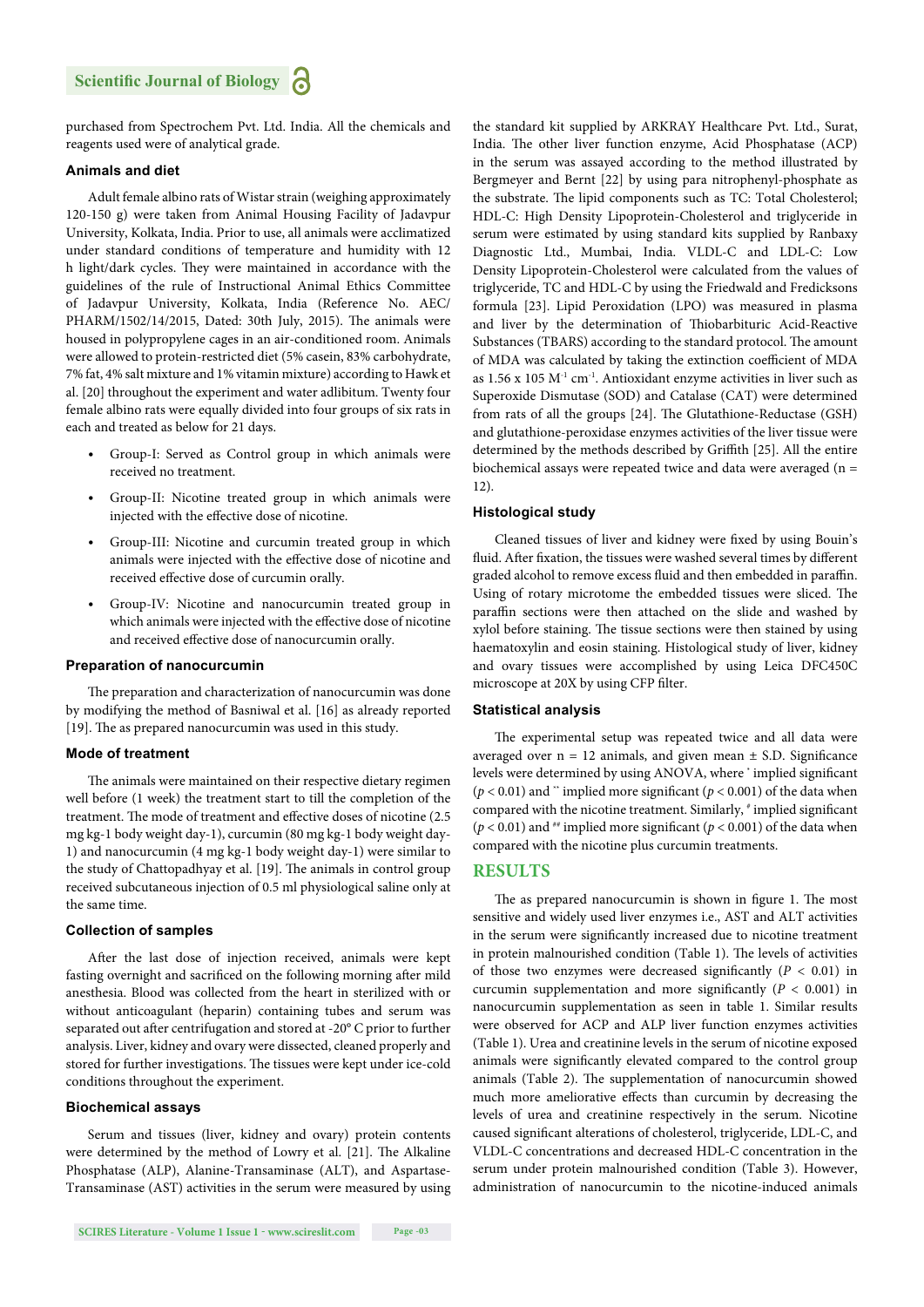showed more significant ameliorative effects by normalizing almost the concentrations of those parameters in the serum of the rats. The results of lipid peroxidation both in the serum and liver tissue of rats as shown in table 4 similarly suggested that supplementation of nanocurcumin was more effective than curcumin in protein malnourished rats. The degenerative effects of the antioxidant enzymes (SOD, CAT, GSH and GPx) due to nicotinic stress and ameliorative effects caused by curcumin and nanocurcumin are



shown in table 5. Nanocurcumin was found to be comparatively more active against nicotine-induced effect on antioxidant enzymes particularly in protein malnourished condition. Estimation of protein content in different tissues is given in table 6.

The histological study of the liver tissue of control group animals is shown in figure 2A. The distorted central vein (marked by arrow head) and irregular cell arrangement of the nicotine exposed liver are shown in figure 2B. The photographs of curcumin and nanocurcumin supplemented rat liver are shown in figure  $2C$  and  $2D$  respectively. The histological studies of kidney tissues of the control, nicotine treated, curcumin and nanocurcumin supplemented groups are presented in figure 3A to 3D respectively. Here destruction of Bowmann's capsule and cell walls are seen in nicotine treated condition (Figure 3B) which almost restored in nanocurcumin supplementation as seen in figure 3D. The toxic effect on ovary by nicotine (Figure 4A and 4B) and the corresponding protective effects of curcumin (Figure 4C) and nanocurcumin (Figure 4D) similarly shown in figure 4.

## **DISCUSSION**

Though several studies in animal models has demonstrated the effective amelioration of curcumin against nicotine-induced toxicities, the undesirable pharmacokinetic properties restricts the clinical efficacy of curcumin in human subjects [26]. Nanocurcumin is aqueous soluble and more bio-available than curcumin [27]. **Figure 1:** SEM picture of curcumin nanoparticles. Scientists are thus trying to use nanocurcumin against various scientists are thus trying to use nanocurcumin against various

| <b>Table 1:</b> Effect of nanocurcumin on hepatic enzymes in protein malnourished condition. |                  |                                                         |                            |                               |  |
|----------------------------------------------------------------------------------------------|------------------|---------------------------------------------------------|----------------------------|-------------------------------|--|
| <b>Enzymes</b>                                                                               | Control          | <b>Nicotine</b>                                         | Nicotine + Curcumin        | Nicotine + Nanocurcumin       |  |
| ACP (m mol/h/100 ml)                                                                         | $1.36 \pm 0.10$  | $1.94 \pm 0.11(42.6)$                                   | $1.52 \pm 0.12$ "(11.81)   | $1.42 \pm 0.10^{4}$ (4.41)    |  |
| ALP (m mol/h/100 ml)                                                                         | $9.30 \pm 0.60$  | $19.20 \pm 0.30(106.5)$                                 | $12.95 \pm 0.30$ (39.21)   | $10.42 \pm 0.23$ " # $(12.0)$ |  |
| AST (IU/L)                                                                                   | $9.80 \pm 1.60$  | $17.50 \pm 4.00(78.6$ <sup><math>\dagger</math></sup> ) | $11.32 \pm 0.70$ " (15.51) | $10.35 \pm 0.90^{**}$ (5.611) |  |
| ALT (IU/L)                                                                                   | $37.40 \pm 2.60$ | $71.35 \pm 1.61(90.77)$                                 | 42.91 ± 3.49" $(14.7)$     | $39.99 \pm 2.86$ " # $(6.9)$  |  |

The experimental setup was repeated twice and all data were averaged over  $n = 12$  animals, and given mean  $\pm$  S.D. Significance levels were determined by using ANOVA, where \* implied significant ( $P < 0.01$ ) and \*\* implied more significant ( $P < 0.001$ ) of the data when compared with the data of nicotine treatment. Similarly, # implied significant (P < 0.01) and ## implied more significant (P < 0.001) of the data when compared with the data of nicotine + curcumin treatments. The data within the parenthesis represent the average percentage of increase (↑) or decrease (↓) relative to the control.

| <b>Table 2:</b> Effect of nanocurcumin on renal function parameters in protein malnourished condition. |                  |                        |                        |                              |  |
|--------------------------------------------------------------------------------------------------------|------------------|------------------------|------------------------|------------------------------|--|
| <b>Parameter</b>                                                                                       | Control          | <b>Nicotine</b>        | Nicotine + Curcumin    | Nicotine + Nanocurcumin      |  |
| Urea (mg/100 ml)                                                                                       | $38.30 \pm 2.15$ | $56.80 \pm 2.60(48.3)$ | $47.00 \pm 2.78(22.7)$ | $39.23 \pm 2.06^{***} (2.4)$ |  |
| Creatinine (mg/100 ml)                                                                                 | $1.35 \pm 0.12$  | $1.85 \pm 0.21(37.0)$  | $1.56 \pm 0.50(15.6)$  | $1.30 \pm 0.10^{+}$ (3.7)    |  |

The experimental setup was repeated twice and all data were averaged over n = 12 animals, and given mean ± S.D. Significance levels were determined by using ANOVA, where  $*$  implied significant ( $P < 0.01$ ) and  $**$  implied more significant ( $P < 0.001$ ) of the data when compared with the data of nicotine treatment. Similarly, # implied significant (P < 0.01) and ## implied more significant (P < 0.001) of the data when compared with the data of nicotine + curcumin treatments. The data within the parenthesis represent the average percentage of increase (↑) or decrease (↓) relative to the control.

**Table 3:** Effect of nanocurcumin on Lipid profile in protein malnourished condition

| <b>Parameters</b>   | Control         | <b>Nicotine</b>         | Nicotine + Curcumin      | Nicotine + Nanocurcumin                           |  |  |
|---------------------|-----------------|-------------------------|--------------------------|---------------------------------------------------|--|--|
| Triglyceride(mg/dl) | $105.6 \pm 8.4$ | $185.8 \pm 9.1 (75.9)$  | $109.5 \pm 8.6$ " (3.71) | $106.4 \pm 2.5$ <sup>****</sup> (0.8 $\uparrow$ ) |  |  |
| Cholesterol (mg/dl) | $107.3 \pm 7.9$ | $138.7 \pm 9.0$ (29.31) | $115.0 \pm 5.6$ " (7.21) | $109.3 \pm 2.4$ <sup>**##</sup> (1.9 $\uparrow$ ) |  |  |
| HDL-C (mg/dl)       | $39.5 \pm 7.0$  | $29.8 \pm 4.0$ (24.6)   | $31.7 \pm 1.0(19.7)$     | $33.5 \pm 1.5^{*} (15.2 \downarrow)$              |  |  |
| VLDL-C (mg/dl)      | $21.1 \pm 1.6$  | $36.8 \pm 0.7$ (74.41)  | $30.7 \pm 1.8$ (45.51)   | $21.5 \pm 0.4$ <sup>**</sup> (1.031)              |  |  |
| $LDL-C$ (mg/dl)     | $46.1 \pm 2.1$  | $81.8 \pm 4.1 (75.9)$   | $64.79 \pm 1.2$ (40.51)  | $43.5 \pm 1.5$ <sup>****</sup> $(5.6)$            |  |  |

The experimental setup was repeated twice and all data were averaged over n = 12 animals, and given mean ± S.D. Significance levels were determined by using ANOVA, where \* implied significant ( $P < 0.01$ ) and \*\* implied more significant ( $P < 0.001$ ) of the data when compared with the data of nicotine treatment. Similarly, # implied significant (P < 0.01) and ## implied more significant (P < 0.001) of the data when compared with the data of nicotine + curcumin treatments. The data within the parenthesis represent the average percentage of increase (↑) or decrease (↓) relative to the control.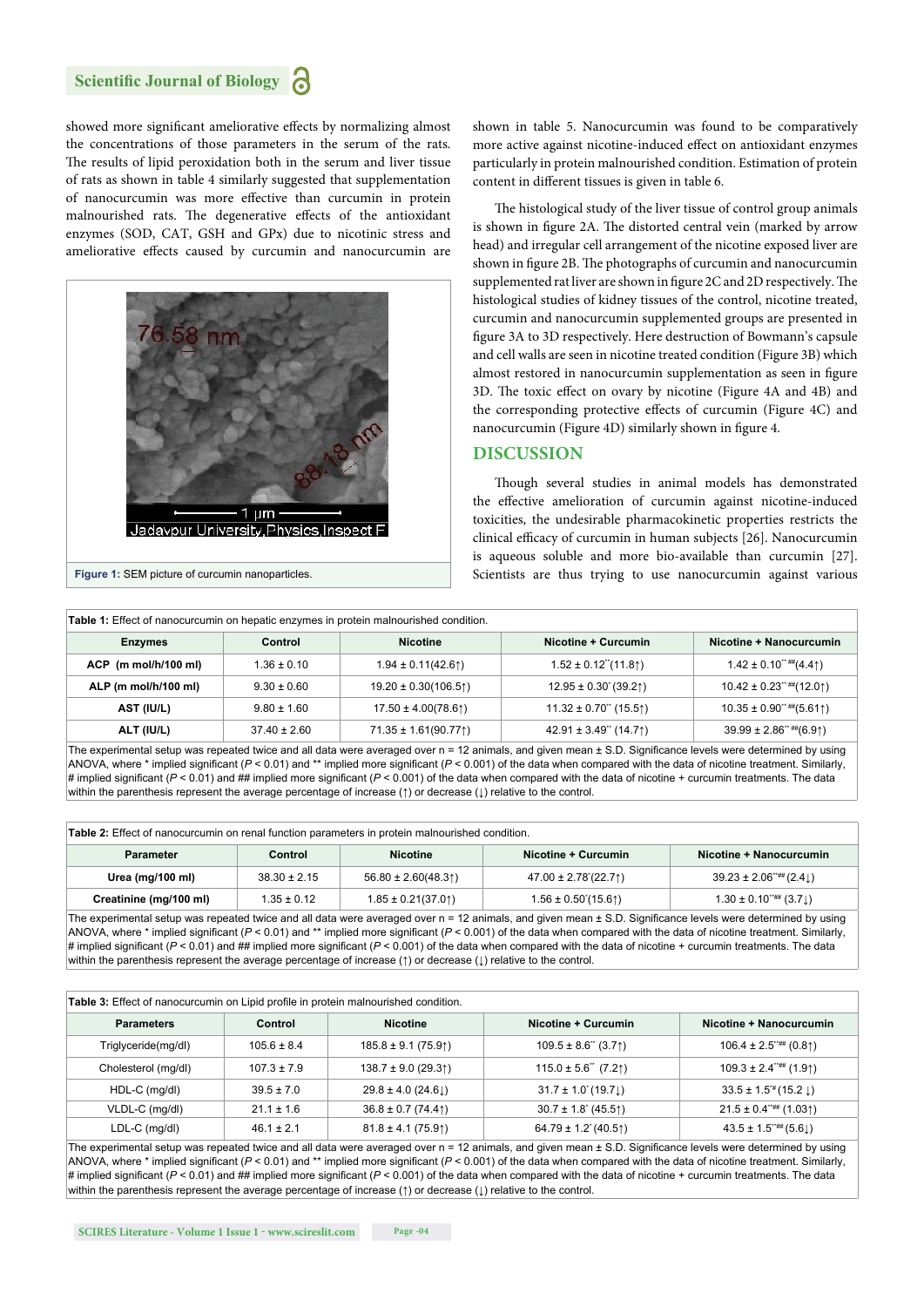| <b>Table 4:</b> Effect of nanocurcumin on lipid peroxidation in protein malnourished condition. |                            |                       |                            |                                      |  |  |
|-------------------------------------------------------------------------------------------------|----------------------------|-----------------------|----------------------------|--------------------------------------|--|--|
| <b>MDA</b> level                                                                                | <b>Nicotine</b><br>Control |                       | Nicotine + Curcumin        | Nicotine + Nanocurcumin              |  |  |
| <b>Serum</b> (n mol/ml)                                                                         | $5.61 \pm 0.6$             | $7.98 \pm 1.3(42.2)$  | $6.30 \pm 0.5$ "(12.31)    | $6.32 \pm 1.1$ " (12.71)             |  |  |
| Liver (n mol/mg protein)                                                                        | $14.98 \pm 0.4$            | $22.92 \pm 0.5(53.0)$ | $16.01 \pm 2.96$ " $(6.9)$ | $15.50 \pm 0.9$ <sup>**</sup> (3.51) |  |  |

The experimental setup was repeated twice and all data were averaged over n = 12 animals, and given mean ± S.D. Significance levels were determined by using ANOVA, where \* implied significant (*P* < 0.01) and \*\*implied more significant (*P* < 0.001) of the data when compared with the data of nicotine treatment. Similarly, # implied significant ( $P < 0.01$ ) and ## implied more significant ( $P < 0.001$ ) of the data when compared with the data of nicotine + curcumin treatments. The data within the parenthesis represent the average percentage of increase (↑) or decrease (↓) relative to the control.

| Table 5: Effect of nanocurcumin on antioxidant enzymes in protein malnourished condition. |                  |                        |                         |                                         |  |
|-------------------------------------------------------------------------------------------|------------------|------------------------|-------------------------|-----------------------------------------|--|
| <b>Enzymes</b>                                                                            | Control          | <b>Nicotine</b>        | Nicotine + Curcumin     | Nicotine + Nanocurcumin                 |  |
| SOD(n mol/O, decomposed/ min/100 mg protein)                                              | $9.02 \pm 0.2$   | $4.09 \pm 0.1(54.7)$   | $6.72 \pm 0.14$ '(25.5) | $7.15 \pm 0.5$ <sup>**</sup> $(20.71)$  |  |
| CAT\ (n mol/H <sub>2</sub> O <sub>2</sub> decomposed/ min/mg protein)                     | $40.21 \pm 1.0$  | $29.22 \pm 1.0(27.3)$  | $32.9 \pm 0.5(18.2)$    | $35.50 \pm 1.0^{4} \times (11.7)$       |  |
| GSH (µg/mg protein)                                                                       | $18.75 \pm 1.76$ | $12.02 \pm 1.13$       | $14.00 \pm 1.41$        | $16.00 \pm 1.41$ <sup>**</sup>          |  |
| GPx (n mol/min/mg protein)                                                                | $150.52 \pm 2.5$ | $135.11 \pm 2.9(10.2)$ | $144.34 \pm 2.2(4.1)$   | $149.50 \pm 2.5$ <sup>**</sup> $(0.61)$ |  |

The experimental setup was repeated twice and all data were averaged over n = 12 animals, and given mean ± S.D. Significance levels were determined by using ANOVA, where \* implied significant ( $P < 0.01$ ) and \*\*implied more significant ( $P < 0.001$ ) of the data when compared with the data of nicotine treatment. Similarly, # implied significant ( $P < 0.01$ ) and ## implied more significant ( $P < 0.001$ ) of the data when compared with the data of nicotine + curcumin treatments. The data within the parenthesis represent the average percentage of increase (↑) or decrease (↓) relative to the control.

**Table 6:** Protein content of the tissues in nicotine stress and nanocurcumin supplemented condition of rats under protein malnourished condition.

| Protein content(mg/g wet tissue) | Control          | <b>Nicotine</b>  | Nicotine + Curcumin | Nicotine + Nanocurcumin          |
|----------------------------------|------------------|------------------|---------------------|----------------------------------|
| Liver                            | $15.00 \pm 0.70$ | $7.12 \pm 1.59$  | $12.85 \pm 0.91$    | $13.77 \pm 0.70^{4}$             |
| Kidney                           | $15.5 \pm 2.12$  | $7.5 \pm 1.41$   | $11.50 \pm 2.53$    | $14.00 \pm 1.4$ <sup>*****</sup> |
| Ovary                            | $18.75 \pm 1.76$ | $12.02 \pm 1.13$ | $14.00 \pm 1.41$    | $16.00 \pm 1.41^{+4}$            |

The experimental setup was repeated twice and all data were averaged over  $n = 12$  animals, and given mean  $\pm$  S.D. Significance levels were determined by using ANOVA, where \* implied significant ( $P < 0.01$ ) and \*\* implied more significant ( $P < 0.001$ ) of the data when compared with the data of nicotine treatment. Similarly, # implied significant (P < 0.01) and ## implied more significant (P < 0.001) of the data when compared with the data of nicotine + curcumin treatments. The data within the parenthesis represent the average percentage of increase (↑) or decrease (↓) relative to the control.



- B: Nicotine treated Liver
- C: Nicotine and curcumin treated Liver
- D: Nicotine and Nanocurcumin treated Liver

diseases to achieve its clinical benefits  $[17,18]$ . We have recently reported the effectiveness of orally supplemented nanocurcumin against the nicotine-induced toxicities in rats under normal proteindiet condition [19]. This study furnishes the useful application of nanocurcumin against the aggravated toxic effects that are induced by nicotine in rats under protein malnourished status.

The oxidative stress generated by nicotine increases the activities of ACP and ALP in the serum. The increased oxidative stress causes tissue injury which is related to the ROS generation [27]. In protein malnourished condition, the levels of ACP and ALP were elevated drastically showing more aggravated effect of nicotine on the tissues (Table 1). The supplementation of nanocurcumin showed more significant  $(P < 0.001)$  effect on the antioxidant status of protein malnourished female rats due to which the ACP and ALP activities were normalized. Nicotine also damages the cell membranes of liver tissues causing liver injury. The activities of AST and ALT are thus increased due to loss of functional integrity of liver cells [28]. It is already reported that curcumin can normalize the levels of the liver enzymes to some extent in normal protein condition [19,29]. The situation became more serious in protein malnourished condition because aggravated liver injury was observed in such condition. Our results suggest that nanocurcumin is better than curcumin to nullify the nicotinic toxicity in liver (Table 1). The smaller dimension of nanocurcumin is more bio-available than curcumin which may explain these findings.

Urea and creatinine levels were significantly elevated in the serum of nicotine exposed protein malnourished group compared to the control group (Table 2) which could be related to the progressive kidney failure as described by Addo et al. [30]. Usunobun et al. [31] have reported that some heavy metals in tobacco (e.g., Cadmium, Mercury, Lead etc.) may play some role in tobacco-induced renal damage. This finding suggests that nanocurcumin supplementation is a better restorative phenomenon compared to curcumin for the healing of kidney damage.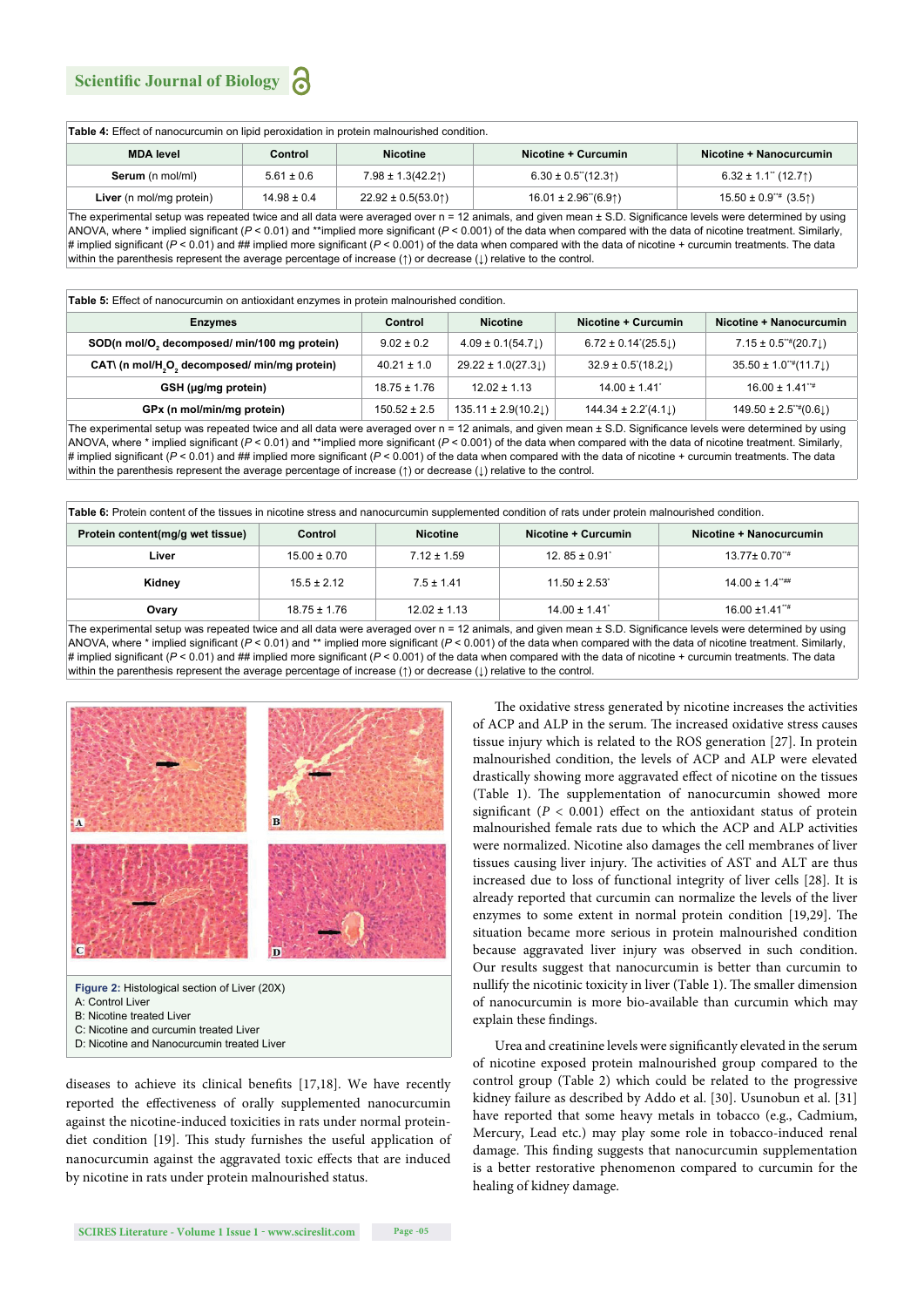The increment of triglyceride (75.9%), VLDL-C (74.4%), VLDL-C (75.9%) and cholesterol (29.3%) levels and decrement of HDL-C (24.6%) level in the serum of rats under nicotine treatment clearly revealed that nicotine affected the lipid profile severely in protein malnourished condition (Table 3). This result is in agreement with the finding of Chattopadhyay et al. [10]. Balakrishnan and Menon [28] have shown that nicotine-stimulated catecholamine synthesis lipolysis adipose tissue which increased the serum cholesterol level. The absorption of total cholesterol and increase CYP7A1 gene expression (which is a rate limiting enzyme in the biosynthesis of bile acid from cholesterol) by curcumin helps to reduce the total cholesterol level in the serum [32]. The multiple inductions of fatty acid catabolism may lower the triglyceride level by curcumin. The increased lipid peroxidation in the plasma and liver tissues due to nicotinic stress in protein malnourished condition (Table 4) corroborates with the earlier findings  $[10,19]$ . The significant amelioration of lipid peroxidation by nanocurcumin was observed in this study. It may be inferred that due more bioavailability and higher intake of nanocurcumin into the cells, the above-mention beneficial effects of curcumin become more prominent for nanocurcumin in protein malnourished condition.



**Figure 3:** Histological section of Kidney (20X) A: Control Kidney B: Nicotine treated Kidney C: Nicotine and curcumin treated Kidney

D: Nicotine and Nanocurcumin treated Kidney



**Figure 4:** Histological section of Ovary (20X) A: Control Ovary

B: Nicotine treated Ovary

C: Nicotine and curcumin treated Ovary

D: Nicotine and Nanocurcumin treated Ovary

Nicotine interrupts the mitochondrial respiratory chain and causes increased generations various free radical ions (e.g., super oxide ions, hydrogen peroxide ions etc.) and enhances lipid peroxidation on human circulating lymphocytes [33]. The primary role of antioxidant enzymes is to take part in defense mechanism for protecting the cells and cellular organelles from oxidative damage. It was noted that the activities of two main antioxidant enzymes (SOD and CAT) decreased significantly in the nicotine-treated rats compared to the control group (Table 5). Dispose of the free radicals, production of hydrogen peroxide or inactivation of the enzyme proteins by ROS generation and depletion of the enzyme substrates and/or down regulation of transcription and translation processes due to nicotine toxicity are the possible causes for the decreased activities of those scavenging enzymes [34]. Similarly, depletion of GSH and GPx levels not only weakens cell defense system but also enhances the oxidative stress that damages various tissues and organs [27]. The significant ameliorative effect of nanocurcumin proved its scavenging free radicals activity and maintained the cell membrane interiority and functions through inhibiting membrane lipid peroxidation. Nicotine also causes reduction in the protein concentration of liver, kidney and ovarian tissues due to its toxic effect. The increased concentration of the protein in different tissues suggests that nanocurcumin can protect the tissues in a better way against nicotine-induced damage as seen from table 6.

Significant histological changes were observed in hepatocytes of protein malnourished female rats under nicotine exposure. The regular hepatic cells arrangement and normal central vein (marked by arrow head) of the liver tissue of control group rats were noted in figure 2A. Nicotine abuse affected the liver tissues for which distorted cell arrangement and the enlarged central vein filled with sinusoidal fluid was observed in figure 2B under protein malnourished condition. This was in agreement with the observation of Bateman [35] who suggested that the histological changes might be preferred as standard for the assessment of liver cell damage. Nicotine stress caused damage of liver cells by enhancing the levels of liver enzymes (AST and ALT) into the blood which indicated the liver disease. Curcumin and nanocurcumin appeared to reduce the levels of those liver enzymes and thus prevented liver damages by maintaining the structural integrity of the liver cell membrane as seen from figures 2C and 2D respectively. Histological studies of kidney tissues (Figure 3A to 3D) of the protein malnourished animals were similarly revealed the effect of nicotine and corresponding amelioration of curcumin and nanocurcumin. Nicotine exposure distorted the normal arrangement of the glomerulus (marked by arrow head), the bowman space and the proximal/distal tubules of kidney tissue which were more significantly ( $P < 0.001$ ) restored by supplementation of nanocurcumin (Figure 3D) in comparison to curcumin (Figure 3C). In the ovary of female rats maintained with protein malnourished diet, the regression of graafian follicles with disrupted cellular structures forming vacuoles were seen due to nicotine treatment (Figure 4B). This was probably due to the synergistic effect of nicotine toxicity and protein malnourished stress which decreased the production of ovarian hormones in such condition as reported by Sinha et al. [8]. Curcumin (Figure 4C) and nanocurcumin (Figure 4D) both restored the graafian follicular structures but the effect of nanocurcumin was more prominent in restoration of the normalcy of ovarian structure than curcumin.

## **CONCLUSION**

The living organisms depend essentially on proteins, which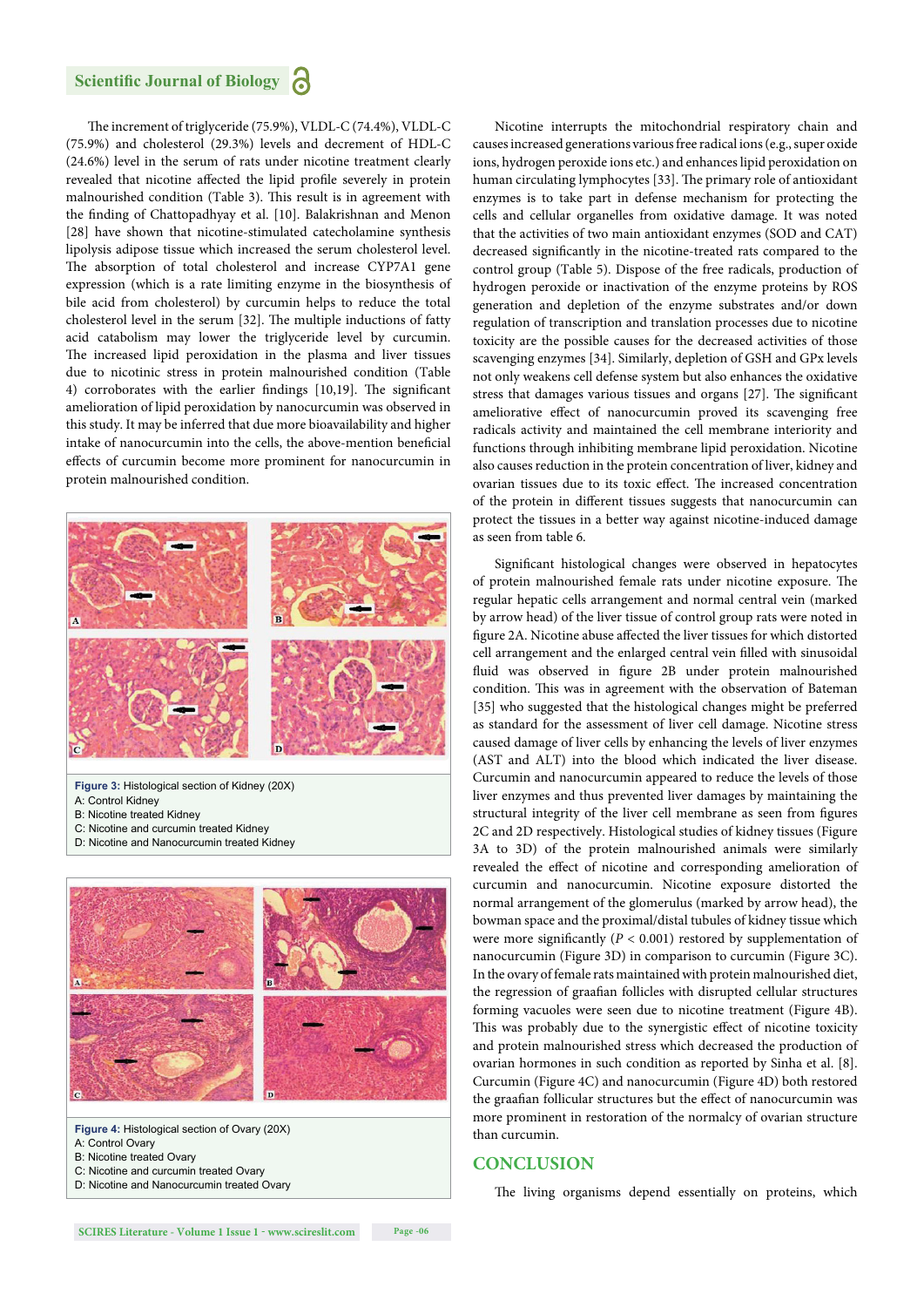directly or indirectly regulate the biochemical processes. Protein malnutrition induces marked changes in the functioning form, leading to several biochemical defects, structural disruption and altered physiological functions. Thus the detrimental effects of nicotine are more pronounced in protein deficient condition. The undesirable complications of inorganic nanomaterial can be overcome by using the protein-based nanomaterial or herbalnanomaterial as they exhibit less cytotoxicity [36,37]. Our study demands that nanocurcumin more effectively ameliorates nicotineinduced toxicities in protein malnourished condition by normalizing the hepato-enzymes activities, kidney function parameters, lipid profiles, anti-oxidant status and also maintaining the structural integrity of different tissues under nicotine stress condition. The safer and more effective nanocurcumin may be used as better therapeutic agent to protect the health of female population who are suffering both from protein malnutrition and nicotine-induced complications.

#### **ACKNOWLEDGMENT**

The financial support obtained from Women Scientist-B scheme, Department of Science and Technology (Sanctioned no. DST/Disha/SoRF-PM/013/2015(G), dated; 08/03/2016) is gratefully acknowledged. Authors are also grateful for the experimental and technical supports provided by the Biophysics Laboratory, Department of Physics, Jadavpur University. The permission of work on animal model provided by the Animal Ethics Committee of Jadavpur University is also gratefully acknowledged.

#### **REFERENCES**

- 1. Rahman M, Sakamoto J, Fukui T. Bidi smoking and oral cancer: A metaanalysis. Int J Cancer. 2003; 106: 600-604. https://goo.gl/Fn88wm
- 2. Mishra GA, Pimple SA, Shastri SS. An overview of the tobacco problem in India**.** Ind J Med Pediatr Oncol. 2012; 33: 139-145. https://goo.gl/wvsjrL
- 3. Mishra A, Chaturvedi P, Datta S, Sinukumar S, Joshi P, Garg A. Harmful effects of nicotine. Ind J Med Pediatr Oncol. 2015; 36: 24-31. https://goo.gl/bSpPRj
- 4. Benowitz NL, Burbank AD. Cardiovascular toxicity of nicotine: implications for electronic cigarette use. Trends Cardiovasc Med. 2016; 26: 515-523. https://goo.gl/HQ2bVE
- 5. Laniado Laborin R. Smoking and Chronic Obstructive Pulmonary Disease (COPD). Parallel epidemics of the 21st Century. Int J Environ Res Public Health. 2009; 6: 209-224. https://goo.gl/rv2R7w
- 6. Thakur JS, Garg R, Narain JP, Menabde N. Tobacco use: A major risk factor for non-communicable diseases in South-East Asia region. Ind J Pub Health. 2011; 55: 155-160. https://goo.gl/3KPPye
- 7. Maiti M, Chattopadhyay K, Verma M, Chattopadhyay BD. Curcumin protects against nicotine-induced stress during protein malnutrition in female rat through immunomodulation with cellular amelioration. Mol Biol Rep. 2015; 42: 1623-1637. https://goo.gl/J1AMTf
- 8. Sinha S, Maiti M, Chattopadhyay K, Chattopadhyay BD. Potential amelioration of curcumin against nicotine-induced toxicity of protein malnourished female rats. J Pharmacol Toxicol. 2012; 7: 166-180. https://goo.gl/X9WgRA
- 9. Chattopadhyay K, Chattopadhyay BD. Effect of nicotine on lipid profile, per oxidation and antioxidant enzymes in female rats with restricted dietary protein. Ind J Med Res. 2008; 127: 571-576. https://goo.gl/efwALn
- 10. Chattopadhyay K, Mondal S, Chattopadhyay BD. Ameliorative effect of sesame lignans on nicotine toxicity in rats. Food Chem Toxicol. 2010; 48: 3215-3220. https://goo.gl/61jRfw
- 11. Dechanet C, Anahory T, Mathieu Daude JC, Quantin X, Reyftmann L, Hamamah S, et al. Effects of cigarette smoking on reproduction. *Human Reprod Update. 2011;* 17: 76-95. https://goo.gl/1FiSA3
- 12. Krishnaswamy K. Drug/Xenobiotic-Metabolism, Disposition and Toxicity in Malnutrition. Def Sci J. 1987; 37: 133-142. https://goo.gl/2GPRSD
- 13. Banerjee S, Chattopadhyay K, Chhabra JK, Chattopadhyay B. Protein dependent fate of hepatic cells under nicotine induced stress and curcumin ameliorated condition. Eur J Pharmacol. 2012; 684: 132-145. https://goo.gl/6g53LM
- 14. Bandyopadhyaya G, Sinha S, Chattopadhyay BD, Chakraborty A. Protective role of curcumin against nicotine induced genotoxicity on rat liver under restricted dietary protein. Eur J Pharmacol. 2008; 588: 151-157. https://goo.gl/FWUrRV
- 15. Ruby AJ, Kuttan KD, Babu KN, Rajasekharan R, Kuttan R. Antitumour and antioxidant activity of natural curcuminoids. Cancer Lett. 1995; 94: 79-83. https://goo.gl/mokevu
- 16. Bhawana, Basniwal RK, Buttar HS, Jain VK, Jain N. Curcumin nanoparticles: preparation, characterization, and antimicrobial study. J Aggri Food Chem. 2011; 59: 2056-2061. https://goo.gl/a5s11s
- 17. Danafar H. Study of the Composition of Polycaprolactone/Poly (Ethylene Glycol)/Polycaprolactone Copolymer and Drug-to-Polymer ratio on drug loading efficiency of curcumin to nanoparticles. Jundishapur J Nat Pharm Prod. 2017; 12: 34179. https://goo.gl/KRGs4S
- 18. Nosrati H, Sefidi N, Sharafi A, Danafar H, Manjili HK. Bovine Serum Albumin (BSA) coated iron oxide magnetic nanoparticles as biocompatible carriers for curcumin-anticancer drug. Bioorg Chem. 2018; 76: 501-509. https://goo.gl/HXWqF4
- 19. Chattopadhyay K, Samanta A, Mukhopadhyay S, Chattopadhyay BD. Potential amelioration of nicotine-induced toxicity by nanocurcumin. Drug Dev Res. 2018; 79: 119-128. https://goo.gl/b8rBnn
- 20. Hawk PB, Oser BL, Summerson WH. Practical Physiological Chemistry. 13th ed. New York: Mc Graw Hill Book Comp; 1954. https://goo.gl/6SSF9E
- 21. Lowry OH, Rosebrough NJ, Farr AL, Randall RJ. Protein measurement with the Folin phenol reagent. J Biol Chem. 1951; 193: 265-275. https://goo.gl/eEQA2K
- 22. Bergmeyer HU, Bernt E. Glutamate-pyruvate transaminase. In: HU Bergmeyer ed. Methods of enzymatic analysis. New York: Academic Press Inc; 1963.
- 23. Friedewald WT, Levy RI, Fredrickson DS. Estimation of the concentration of low-density lipoprotein cholesterol in plasma, without use of the preparative ultracentrifuge. Clin Chem. 1972; 18: 499-502. https://goo.gl/FxCkUA
- 24. Beauchamp C, Fridovich I. Superoxide dismutase: improved assays and an assay applicable to acrylamide gels. Anal Biochem. 1971; 44: 276-287. https://goo.gl/1zsLz3
- 25. Griffith OW. Determination of glutathione and glutathione sulfide using glutathione reductase and 2-vinyl pyridine. Anal Biochem. 1980; 106: 207- 212. https://goo.gl/UTa8xg
- 26. Gupta SC, Sung B, Kim JH, Prasad S, Li S, Aggarwal BB. Multitargeting by turmeric, the golden spice: From kitchen to clinic. Mol Nutr Food Res. 2013; 57: 1510-1528. https://goo.gl/hR4SHS
- 27. Sreekala S, Indira M. Effects of exogenous selenium on nicotine-induced oxidative stress in rats. Biol Trace Element Res. 2009; 130: 62-71. https://goo.gl/fFZe7W
- 28. Balakrishnan A, Menon VP. Antioxidant properties of hesperidin in nicotine-induced lung toxicity. Fund Clin Pharmacol. 2007; 21: 535-544. https://goo.gl/fyUtQE
- 29. Salahshoor M, Mohamadian S, Kakabaraei S, Roshankhah S, Jalili C. Curcumin improves liver damage in male mice exposed to nicotine. J Tradit Comp Med. 2015; 6: 176-183. https://goo.gl/H4f6YU
- 30. Addo MA, Gbadago JK, Affum HA, Adom, T, Ahmed K, Okley GM. Mineral profile of ghanaian dried tobacco leaves and local snuff: A comparative study. J Rad Nucl Chem. 2008; 277: 517-524. https://goo.gl/XCrTjR
- 31. Usunobun U, Adegbeg J, Ademuyiwa O, Okugbo TF, Evuen U, Osibemhe M, et al. N-Nitrosodimethylamine (NDMA), liver function enzymes, renal function parameters and oxidative stress parameters: a Review. British J Pharm Toxicol. 2012; 3: 165-176.
- 32. Kim M, Kim Y. Hypocholesterolemic effects of curcumin via up-regulation of cholesterol 7a-hydroxylase in rats fed a high fat diet. Nutr Res Pract. 2010; 4: 191-195. https://goo.gl/3G3nwf
- 33. Miró O, Alonso JR, Jarreta D, Casademont J, Urbano-Márquez A, Cardellach